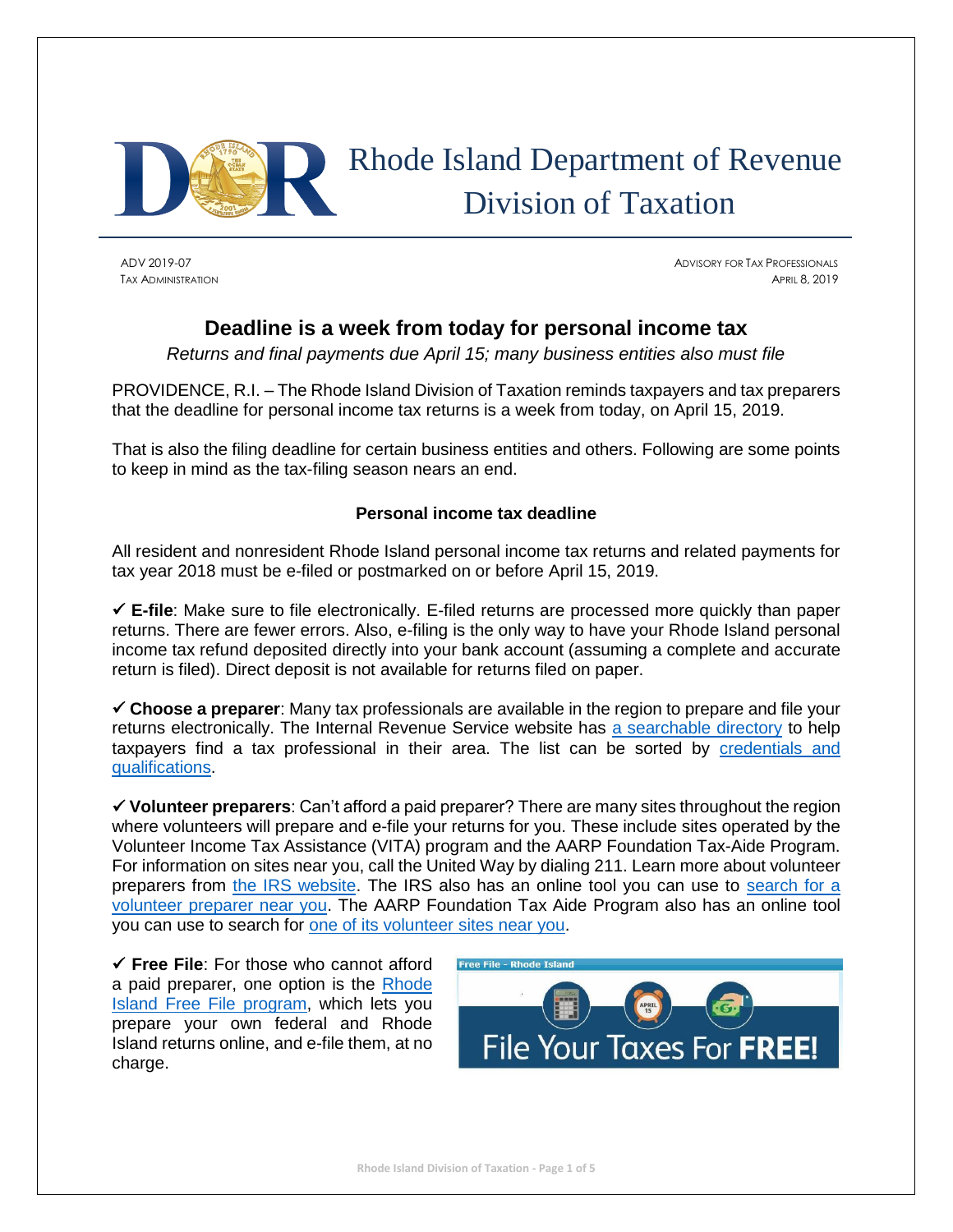The Rhode Island Free File program is available only through the Rhode Island Division of Taxation website. Many, but not all, taxpayers qualify for the free programs. Review terms and conditions [here.](http://www.tax.ri.gov/misc/efile.php)

✓ **Forms, instructions**: Forms and instructions involving the Rhode Island personal income tax are available online at any time via the **Division of** [Taxation website.](http://www.tax.ri.gov/taxforms/personal.php) In most cases, you can either print the form out and complete it by hand, or click on the form and enter information on the form itself, then print out your completed form.

✓ **Office hours**: Forms, instructions, and related items can also be picked up at the Division of Taxation office. The office is located at One Capitol Hill (diagonally across from the Smith Street entrance to the State House), and is open to the public from 8:30 a.m. to 3:30 p.m. business days. You may also call the office during the same hours at (401) 574-8829. (For personal income tax, choose option # 3.)

✓ **Balance due:** If your Rhode Island return shows a balance due, and you e-file or have your return efiled for you, you typically can authorize the Division to withdraw the required amount directly from your bank or credit union account. (Try to schedule the withdrawal, or "direct debit," several business days in advance of the deadline, to avoid delays.)

✓ **"Bill pay":** To pay a balance due, your bank or credit union may allow you to use its online "bill pay" feature, which generates a check that your bank or credit union mails to the Division of Taxation.

> If you use "bill pay", include as much information as possible, and be sure to complete the transaction several business days in advance of the deadline, so that the amount can be promptly and properly credited to your account. That way, you can avoid incurring interest and penalty charges. Also, when using "bill pay", make sure that the payment goes to the following address, not to a post office box: Rhode Island Division of Taxation, One Capitol Hill, Providence, R.I. 02908.

#### **IF YOU FILE ON PAPER**

▪ Paper returns take the longest to process. Part of the reason is that paper returns generate the most errors. So, when you prepare your return, make sure your math is correct.

**Be sure to sign and date the return,** and include a completed Schedule E.

**. If Rhode Island personal income tax** was withheld from your paycheck, pension, or other source of income last year, make sure you include a complete and accurate Schedule W with your return.

**EXECT:** Attach all Form W-2 wage statements and other required documentation as outlined in the instructions.

**• Don't use staples or sticky tape,** which slow down processing. Paper returns must be run through the Division of Taxation's high-speed scanning and imaging equipment. Staples and sticky tape clog up the works. So, for any required attachments to your return, use paper clips, binder clips, or even rubber bands.

**.** Include your Social Security number (or ITIN). If you're married, include the Social Security number (or ITIN) of your spouse. If you have dependents, include their Social Security numbers (or ITINs).

▪ Include all pages of the return. Use a standard-size envelope, and keep folding of the return to a minimum, to ease in processing.

**.** Include with the return only the required documents as shown in the instructions. (For example, do not include birth certificates.)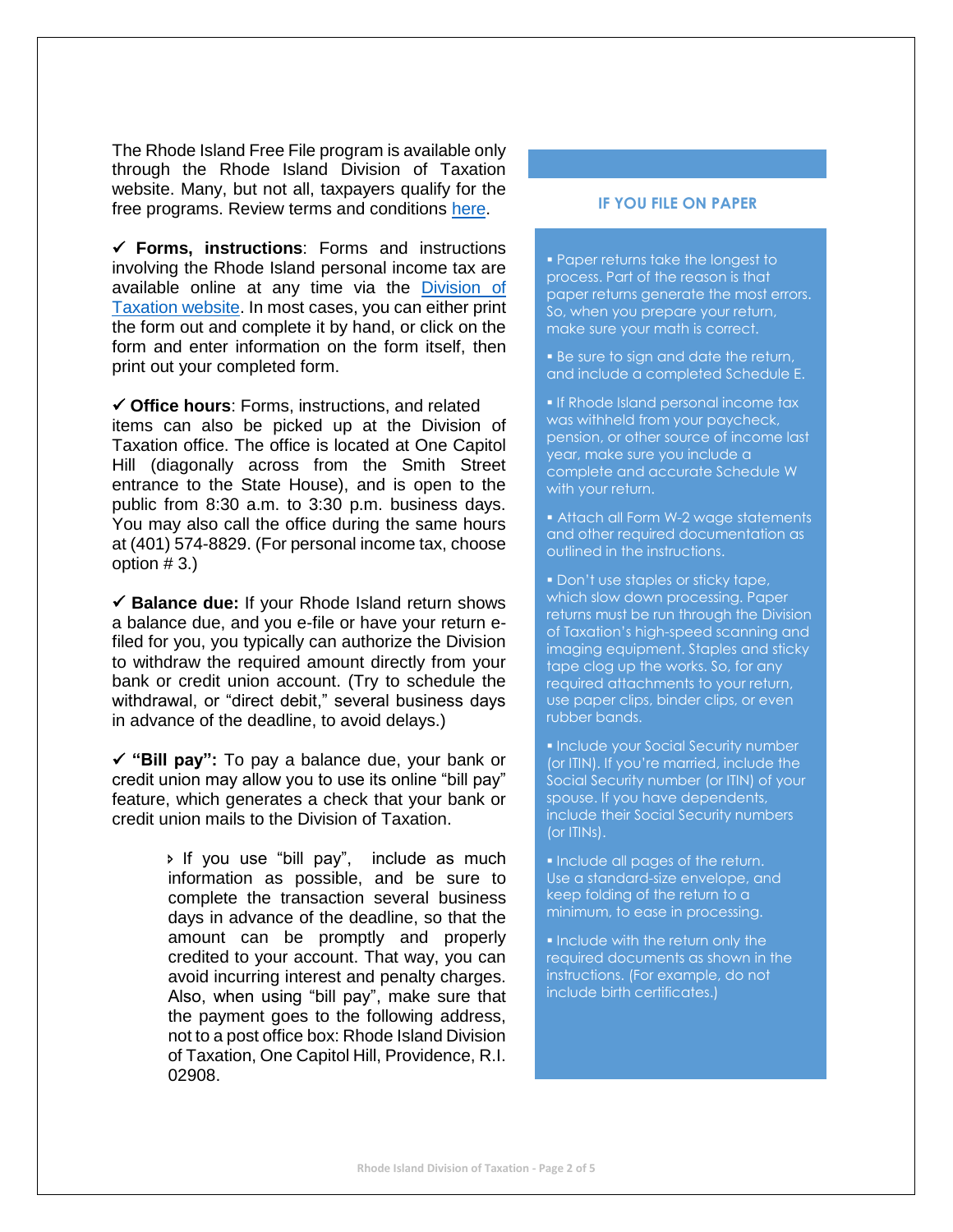✓ **Debit card, credit card:** You may pay your balance due by credit card or debit card (see screenshot nearby). For more information, including details on fees, click [here.](http://www.tax.ri.gov/misc/creditcard.php)



✓ **Payment voucher:** If you pay by check, be

sure that your check is accompanied by a payment voucher. That way, your payment will be properly and promptly credited to your account. If you use tax-preparation software, or your preparer does, you may use the voucher provided by the software program. You may also use [the Division's voucher.](http://www.tax.ri.gov/forms/2018/Income/2018%20RI-1040V_Onem.pdf)

✓ **Payments, extensions:** This season's filing deadline is Monday, April 15, 2019. All returns and payments are due on that date. You may apply for an automatic six-month extension, which will give you six more months to file your return; the extended due date this year is October 15.

 If you use tax-preparation software, or your preparer does, you may use the extension request form provided by the software program. You may also use [the Division's extension](http://www.tax.ri.gov/forms/2018/Income/2018%20RI-4868_Onem.pdf)  [form,](http://www.tax.ri.gov/forms/2018/Income/2018%20RI-4868_Onem.pdf) which includes instructions. For information about how to make a proper estimate when filing for an extension, click [here.](http://www.tax.ri.gov/newsletter/Rhode%20Island%20Division%20of%20Taxation%20newsletter%20-%202nd%20Q%202013.pdf)

Remember: It's an extension of the time to file, not of the time to pay. If you can't pay what you owe by April 15, file anyway to avoid the failure-to-file penalty – and enter into an agreement to pay over time, in installments. To learn more about such payment plans, call the Division of Taxation's Compliance & Collections section, at (401) 574-8941 from 8:30 a.m. to 3:30 p.m. business days. (Have a copy of your return handy when you call.)

✓ **What's new**: A [special edition of the](http://www.tax.ri.gov/newsletter/Rhode_Island_Division_of_Taxation_Newsletter_Filing_Season_2019.pdf)  [Division's newsletter](http://www.tax.ri.gov/newsletter/Rhode_Island_Division_of_Taxation_Newsletter_Filing_Season_2019.pdf) spells out what's new for the current tax-filing season from a Rhode Island tax standpoint.

✓ **Pensions**: The Division has posted [a](http://www.tax.ri.gov/notice/Pub._2019_01_Guide_to_tax_break_on_pension_income_02_07_19.pdf)  [guide to the personal income tax break](http://www.tax.ri.gov/notice/Pub._2019_01_Guide_to_tax_break_on_pension_income_02_07_19.pdf) involving income from 401(k) plans, 403(b) plans, Section 457 plans, military retirement pay, federal government pensions, state government pensions, local government pensions, private-sector pensions, annuities, and certain other such sources.

✓ **Tax tips**: The [second-quarter edition of](http://www.tax.ri.gov/newsletter/Rhode_Island_Division_of_Taxation_Newsletter_Second_Quarter_2019.pdf)  [the Division's newsletter](http://www.tax.ri.gov/newsletter/Rhode_Island_Division_of_Taxation_Newsletter_Second_Quarter_2019.pdf) (see screenshot nearby) includes tax tips for last-minute tax filers, including information about the new Schedule E.

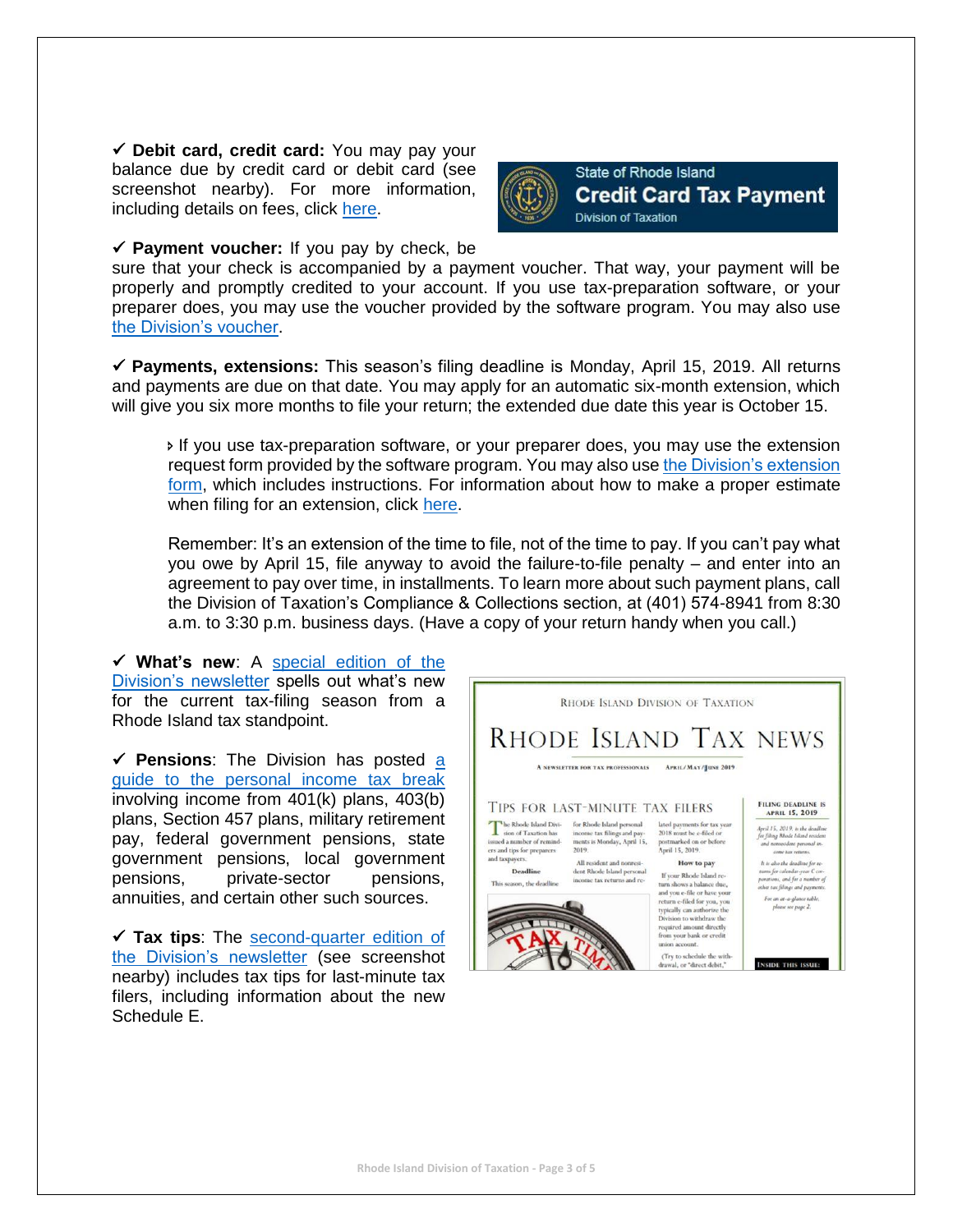### **Deadlines for business entities, others**

Keep in mind that April 15, 2019, is also the deadline for a number of business entities, and for certain others, as the following table shows.

> **The April 15, 2019, tax filing deadline** *This filing season, the deadline is April 15, 2019, for:* ● Resident and nonresident personal income tax returns and payments ● Calendar-year C corporations that file their return on Form RI-1120C ● Public service corporation tax filers ● Bank excise tax filers ● Insurance gross premiums tax filers ● A single-member limited liability company (LLC) owned by individual ● Fiduciary returns, using a calendar year, on Form RI-1041 ● Property-tax relief claims on Form RI-1040H ● Residential lead abatement credit claims on Form RI-6238 ● First-quarter estimated payment of 2019 Rhode Island personal income tax ● First estimated payment for 2019 for calendar-year entities subject to corporate income tax or certain other levies (in other words, first-quarter business estimates) Note: Single‐member limited liability company (SMLLC) uses same due date as its owner; table assumes owner is calendar-year individual.

## **'Where's my tax refund?'**

When you file your Rhode Island personal income tax return, you may be due a personal income tax refund. If you are, you can check the status of your refund by using the ["Where's my tax](https://www.ri.gov/taxation/refund/)  [refund?" interactive tool](https://www.ri.gov/taxation/refund/) on the Rhode Island Division of Taxation's website.

Enter the required information as shown on the screen - including your Social Security number, filing status (whether you file your return as "married" or "single", for example), and the amount of your expected refund.



Assuming that all data has been correctly entered, the tool should offer a prompt response to your query. The Division updates the online tool nearly every business day during filing season.